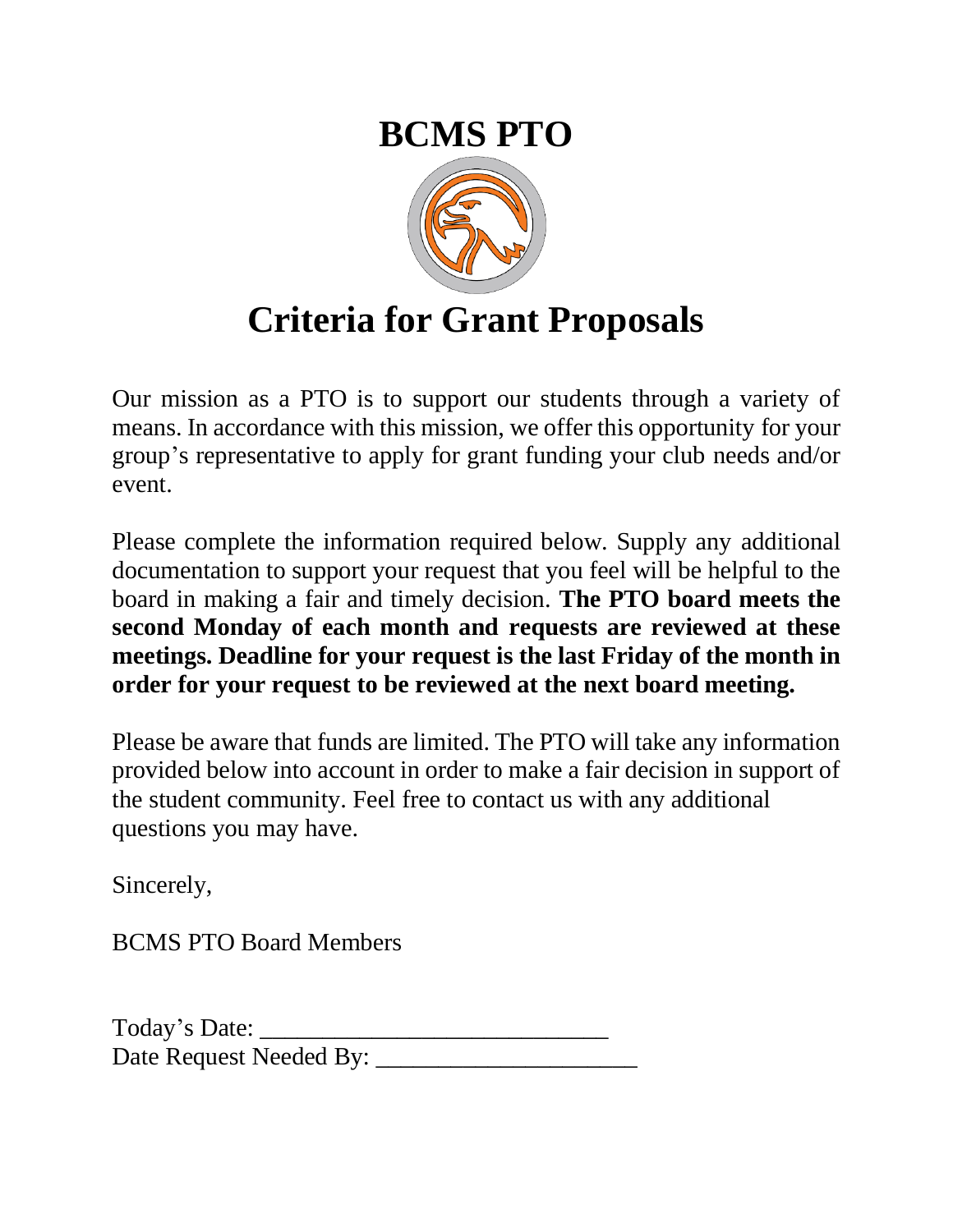Name of person submitting form and role in group:

\_\_\_\_\_\_\_\_\_\_\_\_\_\_\_\_\_\_\_\_\_\_\_\_\_\_\_\_\_\_\_\_\_\_\_\_\_

What is your program goal pertaining to your request?

\_\_\_\_\_\_\_\_\_\_\_\_\_\_\_\_\_\_\_\_\_\_\_\_\_\_\_\_\_\_\_\_\_\_\_\_\_\_\_\_\_\_\_\_

What amount are you requesting? \$

\_\_\_\_\_\_\_\_\_\_\_\_\_\_\_\_\_\_\_\_\_\_\_\_\_\_\_\_\_\_\_\_

\_\_\_\_\_\_\_\_\_\_\_\_\_\_\_\_\_\_\_\_\_\_\_\_\_\_

\_\_\_\_\_\_\_\_\_\_\_\_\_\_\_\_\_\_\_\_\_\_\_\_\_\_

\_\_\_\_\_\_\_\_\_\_\_\_\_\_\_\_\_\_\_\_\_\_\_\_\_\_

\_\_\_\_\_\_\_\_\_\_\_\_\_\_\_\_\_\_\_\_\_\_\_\_\_\_

Please attach supporting documentation (ex: letter to parents, description of event, event plan detailing costs, etc.)

\_\_\_\_\_\_\_\_\_\_\_\_\_\_\_\_\_\_\_\_\_\_\_\_\_\_\_\_\_\_\_\_\_\_\_\_\_\_\_\_\_\_\_\_\_\_\_\_\_\_\_\_\_\_\_\_\_\_ \_\_\_\_\_\_\_\_\_\_\_\_\_\_\_\_\_\_\_\_\_\_\_\_\_\_\_\_\_\_\_\_\_\_\_\_\_\_\_\_\_\_\_\_\_\_\_\_\_\_\_\_\_\_\_\_\_\_

 $\mathcal{L}_\text{max} = \mathcal{L}_\text{max} = \mathcal{L}_\text{max} = \mathcal{L}_\text{max} = \mathcal{L}_\text{max} = \mathcal{L}_\text{max} = \mathcal{L}_\text{max} = \mathcal{L}_\text{max} = \mathcal{L}_\text{max} = \mathcal{L}_\text{max} = \mathcal{L}_\text{max} = \mathcal{L}_\text{max} = \mathcal{L}_\text{max} = \mathcal{L}_\text{max} = \mathcal{L}_\text{max} = \mathcal{L}_\text{max} = \mathcal{L}_\text{max} = \mathcal{L}_\text{max} = \mathcal{$ 

How many students does this event/trip include or impact?

Amount requested per student? (Total Amt divided by Total Students)  $\frac{1}{2}$ 

\_\_\_\_\_\_\_\_\_\_\_\_\_\_\_\_\_\_\_\_\_\_\_\_\_\_\_\_\_\_\_\_\_\_\_\_\_\_\_\_\_\_\_\_\_\_\_\_\_\_\_\_\_\_\_\_\_\_

\_\_\_\_\_\_\_\_\_\_\_\_\_\_\_\_\_\_\_\_\_\_\_\_\_\_\_\_\_\_\_\_\_\_\_\_\_\_\_\_\_\_\_\_\_\_\_\_\_\_\_\_\_\_\_\_\_\_

What other financial support is being provided and by whom?

 $\frac{\sqrt{2}}{2}$ 

What fundraising has your group done? (Description and amount raised). \_\_\_\_\_\_\_\_\_\_\_\_\_\_\_\_\_\_\_\_\_\_\_\_\_\_\_\_\_\_\_\_\_\_\_\_\_\_\_\_\_\_\_\_\_\_\_\_\_\_\_\_\_\_\_\_\_\_

\_\_\_\_\_\_\_\_\_\_\_\_\_\_\_\_\_\_\_\_\_\_\_\_\_\_\_\_\_\_\_\_\_\_\_\_\_\_\_\_\_\_\_\_\_\_\_\_\_\_\_\_\_\_\_\_\_\_

What is your initial cost per student?